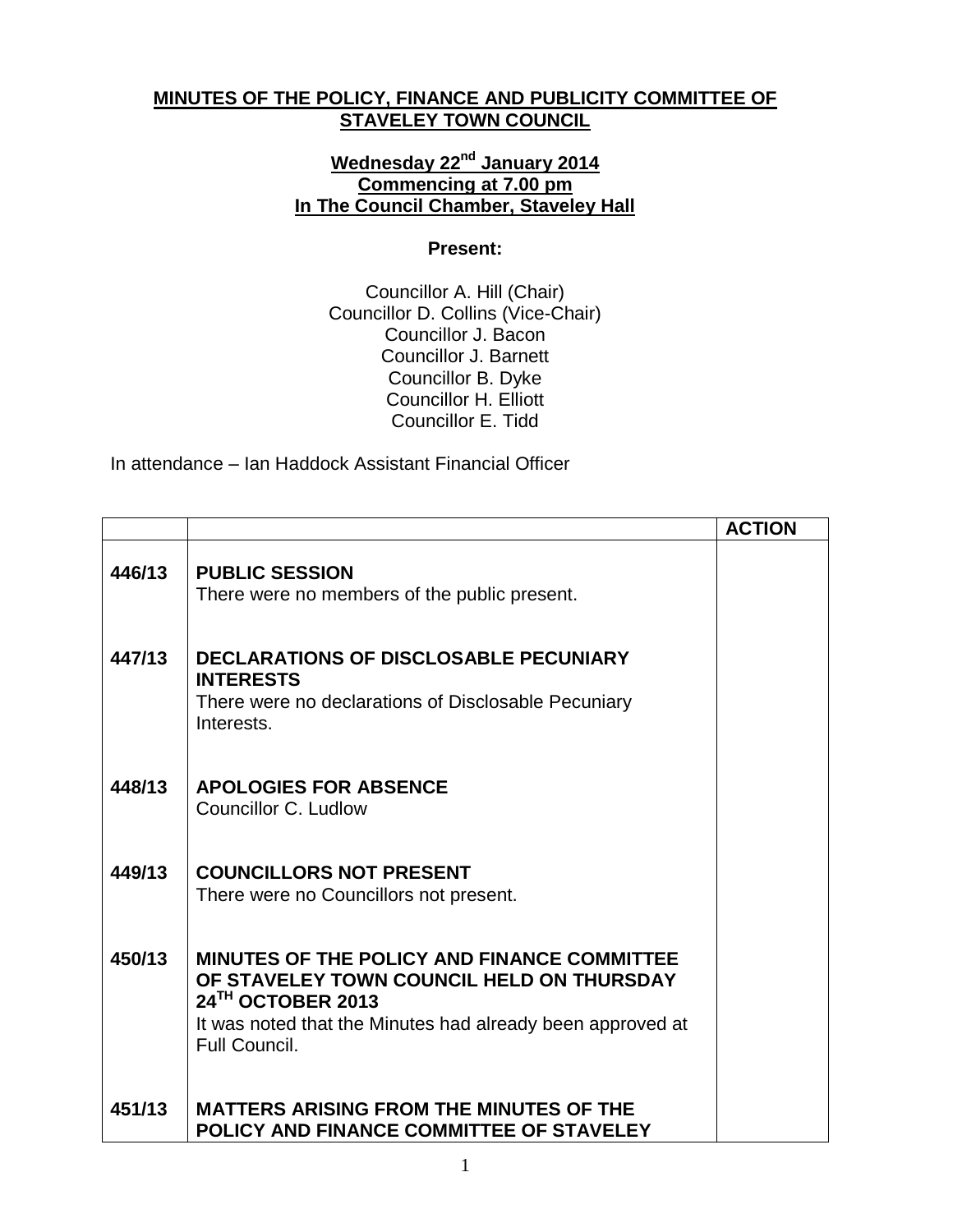|        | TOWN COUNCIL HELD ON THURSDAY 24th OCTOBER<br>2013<br>335/13 The meeting was informed that Staveley Miners<br>Welfare Football Club had not in fact charged for car parking<br>at the Car Boot sale, it was felt that the Council should write<br>to the Club to clarify matters.                                                                                                                                           |  |
|--------|-----------------------------------------------------------------------------------------------------------------------------------------------------------------------------------------------------------------------------------------------------------------------------------------------------------------------------------------------------------------------------------------------------------------------------|--|
|        | 336/13 The Assistant Financial Officer reported that, whilst<br>the report had been sent to the Borough Council the follow up<br>questions had not yet been replied to.                                                                                                                                                                                                                                                     |  |
|        | 337/13 Employment of a young person – this issue would be<br>pursued once the issue of the Town Clerk's absence had<br>been resolved.                                                                                                                                                                                                                                                                                       |  |
| 452/13 | <b>FINANCIAL ISSUES</b><br><b>Budget and Precept 2014/15</b><br>The Assistant Financial Officer reported that he was<br>preparing the accounts for the third quarter of the financial<br>year and asked members for a timescale for preparing the<br>precept and budgets for 2014/15 bearing in mind it was<br>normally ratified at the February Ordinary Meeting.                                                          |  |
|        | It was agreed that, if possible the budget figures would be<br>made available to the Labour Group Meeting on 4 <sup>th</sup> February.                                                                                                                                                                                                                                                                                      |  |
| 453/13 | <b>HEART OF STAVELEY PROJECT</b><br>Councillor Collins gave a verbal report on the funding<br>situation, he felt the targets were somewhat optimistic.<br>Councillor Hill gave a verbal report on the changes made to                                                                                                                                                                                                       |  |
|        | the disabled toilet arrangements after their meeting with the<br>project architect, and progress on the cafe and Stables. Also<br>the suggested logo had been rejected and a replacement<br>requested.                                                                                                                                                                                                                      |  |
| 454/13 | <b>AFFORDABLE ECO HOMES PROJECT</b><br>The Assistant Financial Officer reported that there was a<br>publicity event on Saturday by Guinness. Members felt that<br>there should be no Borough Councillors present at the<br>opening ceremony. Staff would ascertain if there was to be<br>such an event and if so, inform Members of the date and time<br>and ask that a representative from the Town Council be<br>present. |  |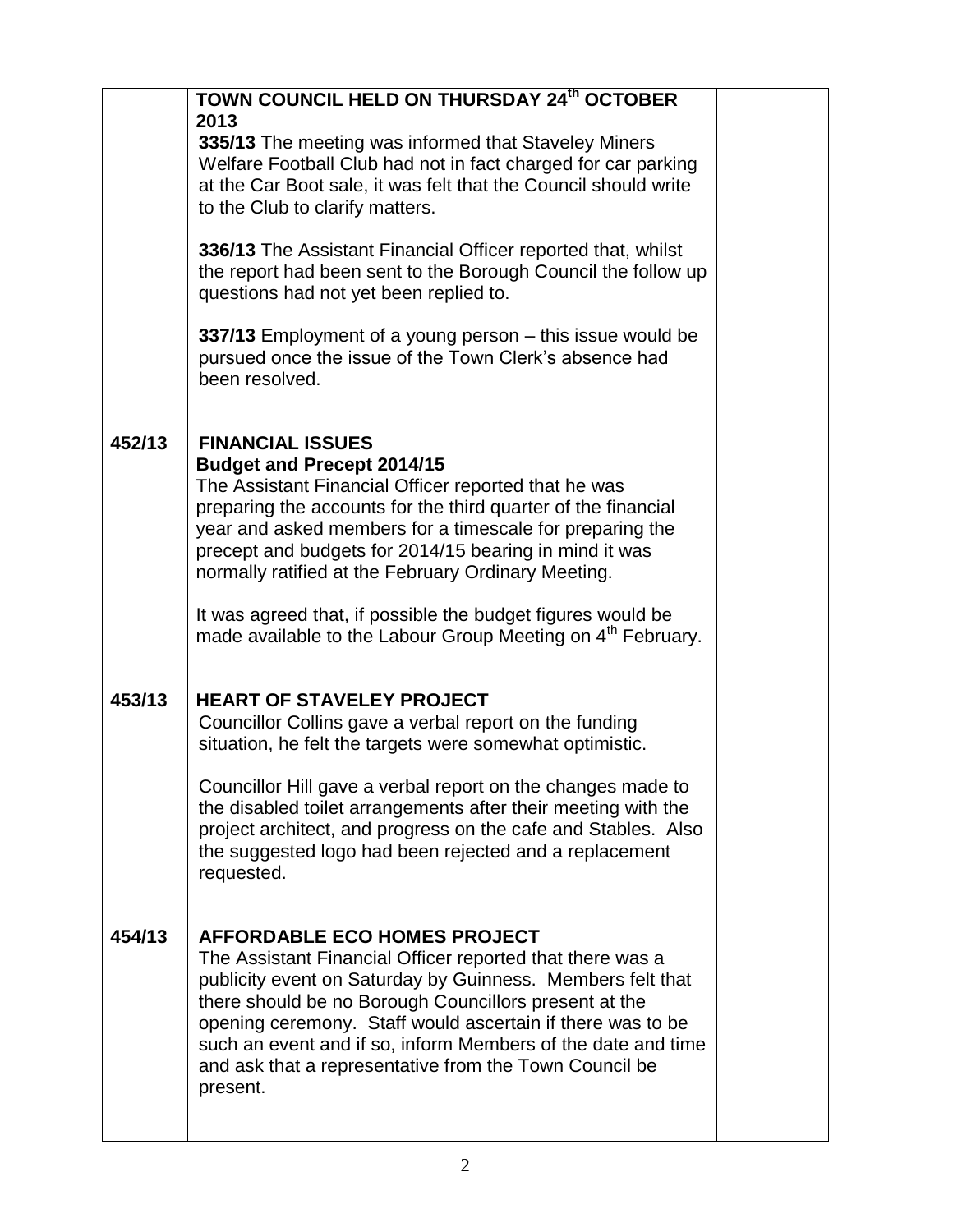| 455/13 | <b>SPEEDWELL ROOMS PROJECT</b>                                                            |  |
|--------|-------------------------------------------------------------------------------------------|--|
|        | The Assistant Financial Officer reported that whilst no major                             |  |
|        | works were occurring, improvements to the dressing room                                   |  |
|        | area were still in progress.                                                              |  |
|        |                                                                                           |  |
|        | Staff would follow up the issue of signage and the new<br>window.                         |  |
|        |                                                                                           |  |
|        | Regarding the bar franchise the Assistant Financial Officer                               |  |
|        | reported that he had received an approach to take over the                                |  |
|        | franchise and was negotiating with the applicant. Members                                 |  |
|        | also noted that it would be possible to operate the bar in<br>house selling bottles only. |  |
|        |                                                                                           |  |
|        | It was always possible to obtain an outside bar for major                                 |  |
|        | events from local breweries.                                                              |  |
|        |                                                                                           |  |
| 456/13 | <b>STAVELEY MARKET</b>                                                                    |  |
|        | Councillor Hill had heard from stallholders that there was not                            |  |
|        | enough publicity. This was not the case, and it may be that                               |  |
|        | the market would have to be returned to Chesterfield Borough                              |  |
|        | Council, who would then franchise it to an outside operator.                              |  |
|        | Members felt that the Town Council should consider this                                   |  |
|        | approach to running the market.                                                           |  |
|        |                                                                                           |  |
| 457/13 | <b>RESTRUCTURING ISSUES</b>                                                               |  |
|        | This was moved to the non public session to comply with                                   |  |
|        | standing orders.                                                                          |  |
|        |                                                                                           |  |
| 458/13 | <b>WINTER ARRANGEMENTS</b>                                                                |  |
|        | The ongoing mild winter meant there had been no problems                                  |  |
|        | this year.                                                                                |  |
|        |                                                                                           |  |
| 459/13 | <b>STAVELEY TOWN COUNCIL WEBSITE</b>                                                      |  |
|        | Some of the Members' photographs needed amending.                                         |  |
|        |                                                                                           |  |
|        | It was felt that this item should be removed from subsequent                              |  |
|        | agendas.                                                                                  |  |
|        |                                                                                           |  |
|        | <b>PART II - CONFIDENTIAL BUSINESS</b>                                                    |  |
| 460/13 | PUBLIC BODIES (ADMISSION TO MEETINGS ACT), 1960                                           |  |
|        |                                                                                           |  |
|        | <b>RESOLVED –</b><br>That in view of the fact that publicity would                        |  |